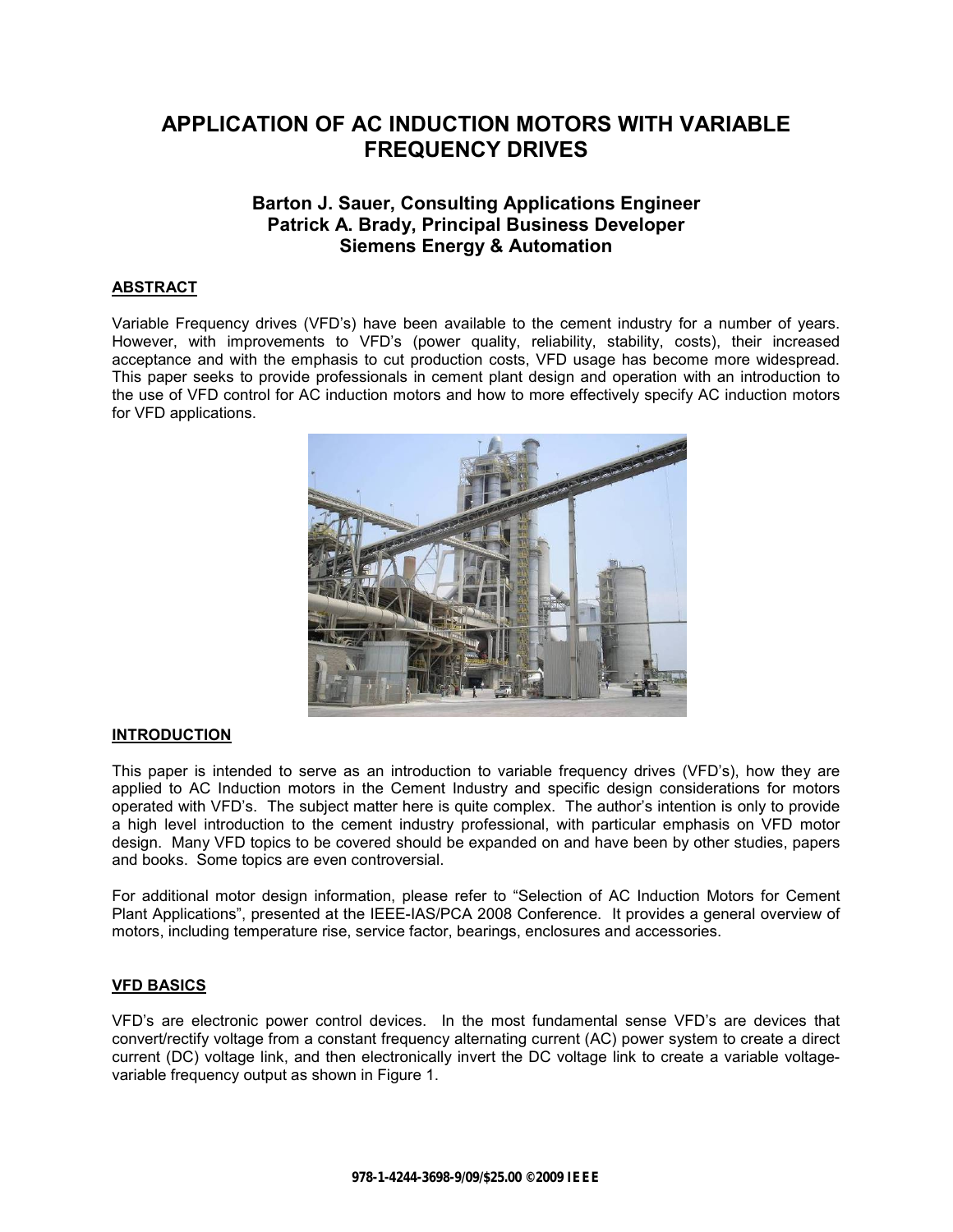

*Figure 1 – AC to DC to AC Conversion*

At the heart of the VFD are the switching devices. These are the electrical components that convert the power on the DC bus back to an AC signal. The most common devices are Insulated-Gate Bipolar Transistor (IGBT), Integrated Gate Commutated Thyristor (IGCT) and Gate Turn Off Thyristor (GTO).

The majority of VFD's are supplied to operate in constant volts per hertz (V/Hz) mode. In a V/Hz mode, the output volts to hertz ratio is maintained at a user programmable value over the operating frequency range by changing the output voltage in direct proportion to a change in output frequency. Once the output voltage reaches that of the motor rating, the voltage remains constant with any further increase in output frequency.



*Figure 2 – V/Hz Relationship* 

VFD's have been available to the cement industry for over 20 years, but with the push toward productivity increase, automation usage, and cost reduction, VFD's are being applied more and more frequently.

Standard AC induction motors are designed to operate at a fixed voltage and frequency. The information that is provided on the motor nameplate is referred to as the motor's base rating point. It defines a reference operating point at a specified speed, voltage, and power. The synchronous (or design) speed is equal to 120 x the line frequency divided by the number of motor poles. Hence 2-pole motors designed for use on 60 Hz frequency systems have a synchronous speed of 3600 RPM, while 8-pole motors have a synchronous speed of 900 RPM. Similarly for motors designed for use on 50 Hz frequency systems, the synchronous speed of a 2-pole motor is 3000 RPM, while an 8-pole motor has a synchronous speed of 750 RPM.

With the exception of motors that are built with multiple windings (2-speed motors), each motor then has just one speed (precise value determined by magnitude of load) that it will operate at. VFD's can be added to the motor control scheme to provide the capability to adjust the frequency applied to its windings, and consequently select its operating speeds.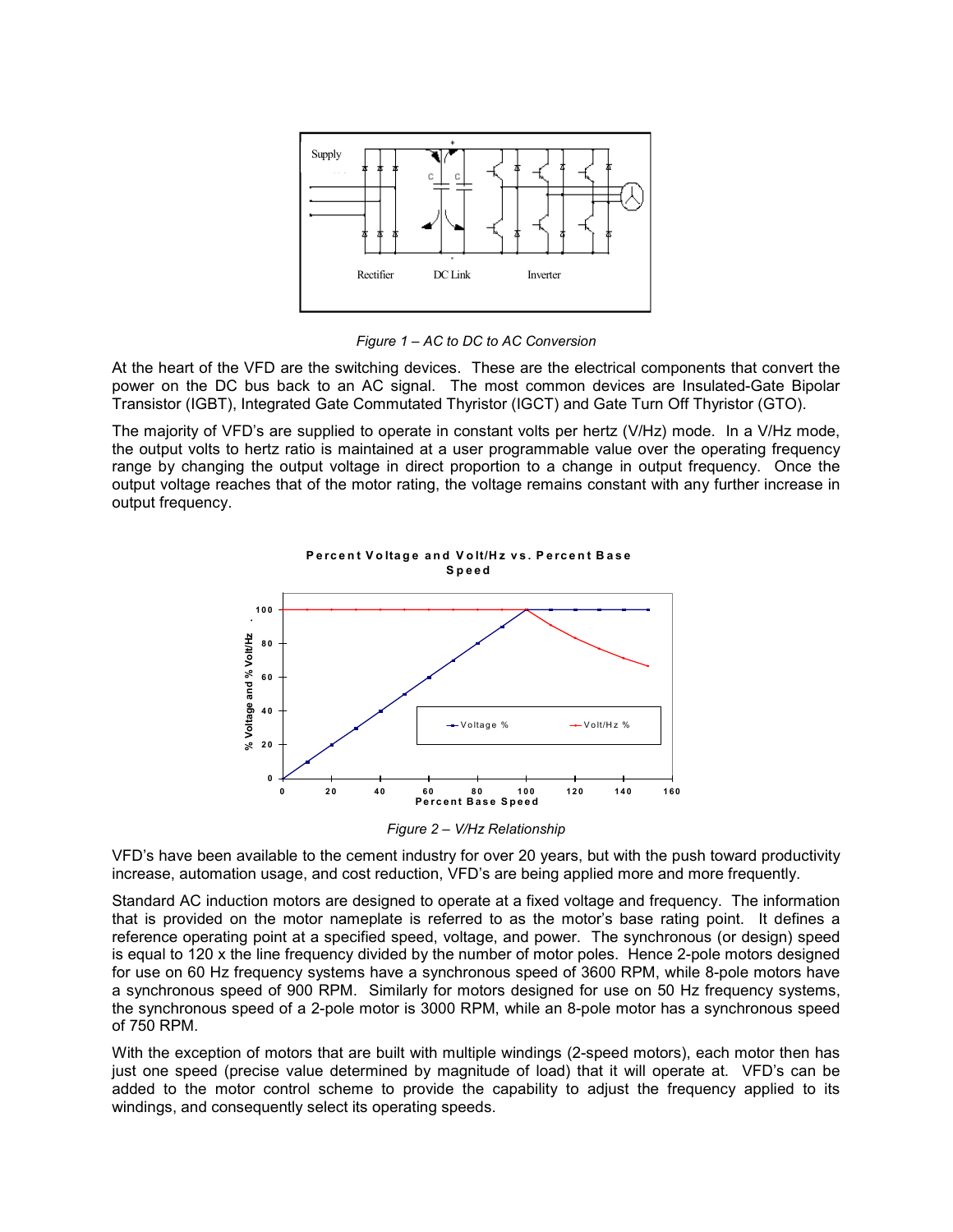#### **WHY USE A VFD?**

#### **Energy Savings:**

By varying the motor's speed, energy savings can be achieved, particularly in fluid flow applications, leading to one of the most common justifications for VFD installation. Formerly, the only way to control pump or fan fluid flow was through the use of valves and dampers.

Figure 3 demonstrates typical power requirements of a 300 kW, 1800 RPM, 95% full load efficient, AC motor operated between 1800 – 450 RPM with a VFD, based upon a typical centrifugal pump load.



*Figure 3 – Centrifugal Pump Energy Usage* 

Because the pump load decreases by the cube of the difference in speed (speed/base)<sup>3</sup>, the energy usage of the motor drops off dramatically at lower speeds. Of course, this is a simplified example that does not take into effect all system losses, but it does demonstrate the substantial energy savings that can be pursued and obtained through the use of VFD's with centrifugal load devices.

Although not as dramatic as in quadratic loads, energy savings can also be made with constant torque loads such as conveyors, varying the speed to better match the loading or volume of material being put through the grinding and crushing circuits. Regardless of the process demand, the motor always ran at full speed. With a VFD, the motor speed can be varied to match the material flow requirements and energy can be saved.

#### **Speed Variation:**

Beyond energy usage, applications such as conveyors, crushers and grinding mills can use the motor and VFD packages to provide optimal speed variation. In some cases the operating speed range can be wide, which a motor applied with a constant frequency power source cannot provide. In the case of conveyors and mills, a VFD and motor system can even provide a "crawl" speed for maintenance purposes – eliminating the need for additional mechanical drives.

In any case, by having the ability to alter the feed rates of conveyors and the speed rate of crushing and grinding equipment, new levels of process optimization can be achieved.

Using shaft-mounted tachometers for feedback devices, VFD's can control motor speeds within a fraction of a RPM.

#### **Starting Control:**

VFD's can also provide smooth "soft start" and "high torque" motor control functions. Since the motors are no longer started across the line, the high motor inrush current (typically 600% of FLA or higher) that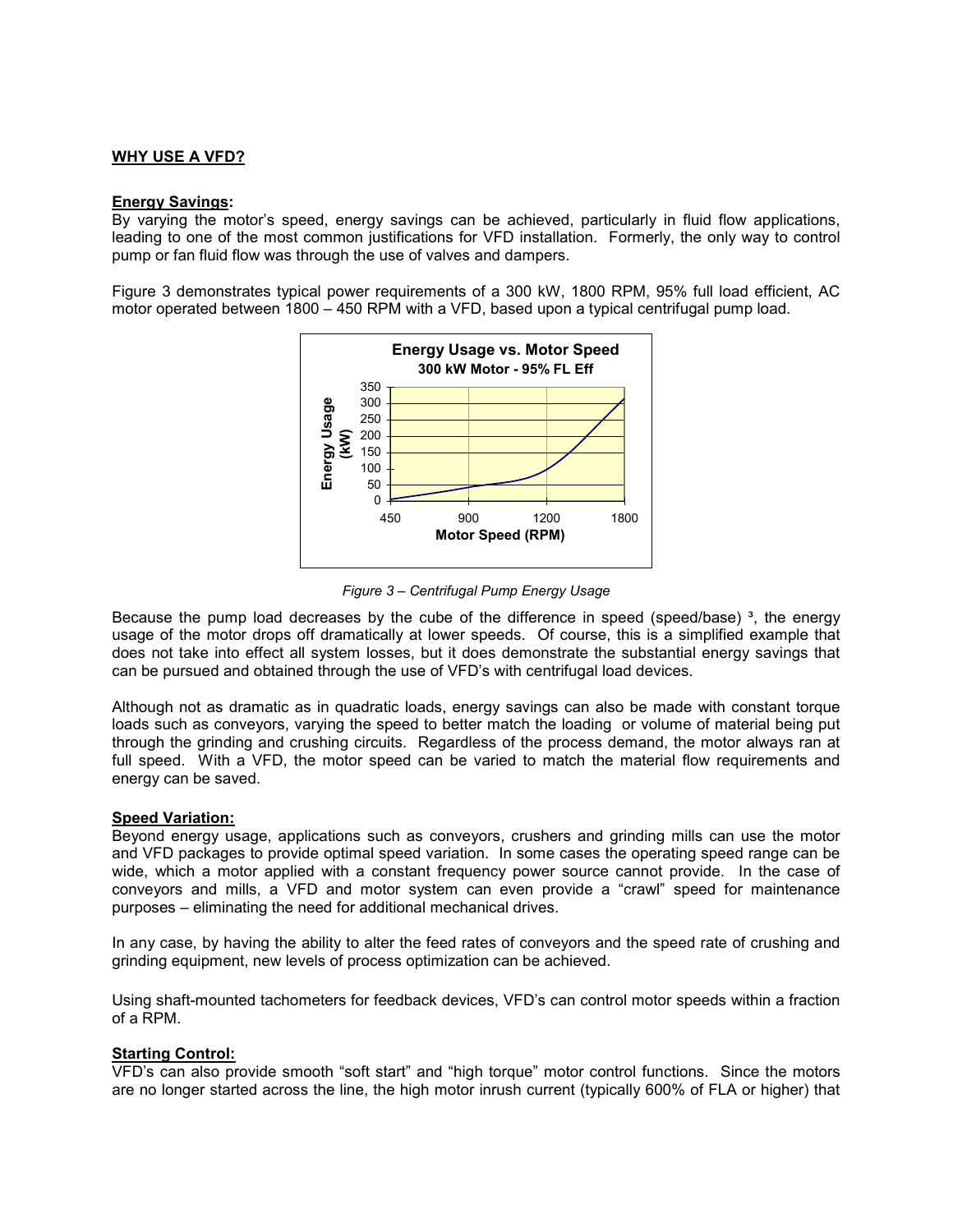can be detrimental to the power grid is no longer a factor. A VFD will typically limit the amp draw to 100 – 150% of the motor's FLA without need of a reduced voltage starter device.

As previously stated, VFD's also have a unique way of providing a constant Volts/Hz relationship from base speed, all the way down to zero speed. This constant Volts/Hz power characteristic allows the VFD to take advantage of the motor's peak torque, or breakdown torque (BDT). A motor's BDT is typically as high as 180 – 220% of the motors full load torque (FLT). Using the VFD's constant Volts/Hz relationship, the VFD can be operated to provide motor starting torque equal to approximately 80% of the motor's BDT. The combination of a VFD and motor can provide great advantage for starting a high inertia fan load, or to generate the high starting torque required in the starting of a kiln, a crusher or a loaded conveyor.

In the specific case of a kiln application, the motors can also be designed with a VFD to provide 200% - 250% starting torque (or even higher). These motor and drive systems provide smoother starting, with lower amp draw, all with a lower priced motor.

#### **SPECIFYING AC INDUCTION MOTORS**

#### **Load Type:**

For proper motor selection, the load characteristics of the driven equipment should be known. The driven equipment load type can be divided into (3) main categories; variable torque (VT), constant torque (CT) and constant horsepower (CHP), or combinations thereof, as illustrated in Figure 4.



*Figure 4 – Load Torque Curves* 

VT applications include all applications that exhibit a torque characteristic that increase, usually by the square (quadratic loads) as a function of speed. VT applications include: centrifugal pumps, centrifugal compressors and fans.

CT applications maintain a near constant level of torque regardless of speed. CT applications include kilns, conveyors, grinding mills and crushers.

CHP applications include those with a winding requirement, such as a hoist, or constitute a portion of a speed range above base speed in the case of a centrifugal (VT) load or CT load.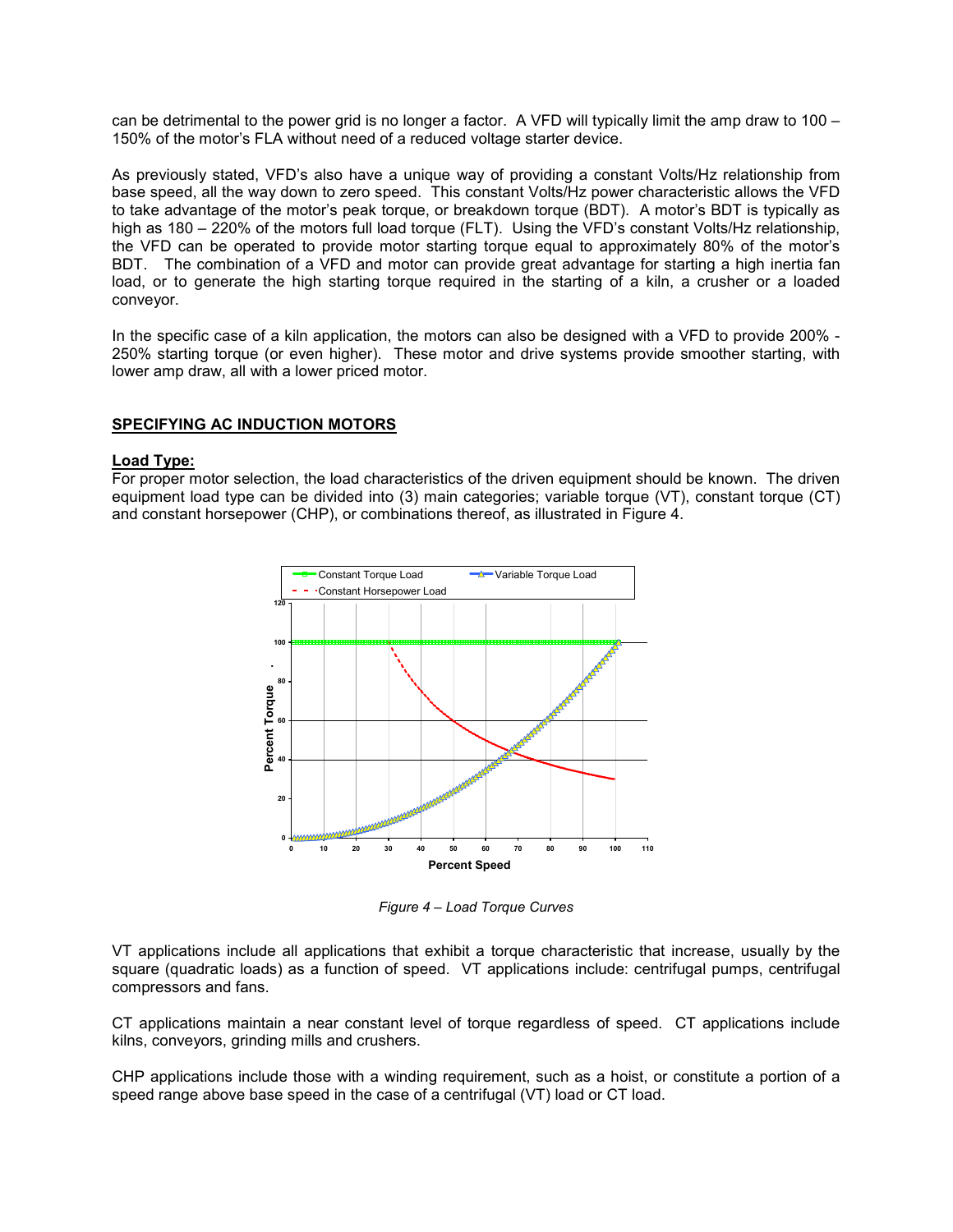Further, some applications are specified by the process equipment supplier to include a combination of CT and CHP loading, applications like kilns and mills. Application note: as speed increases beyond the CT range into the constant power range, the torque output of the motor will decline and will be limited by the VFD as well.

## **Speed Range:**

The next step in properly specifying motors for use on VFD's is the determination of the operating speed range. The speed range required by the load can affect both the electrical (thermal) and mechanical design features of the driving motor.

Typically speed ranges are specified as ratios such as 10:1 or 4:1. This signifies that the normal operating speed range of the motor, when operating through VFD control, will be between the base speed and a speed equal to the base divided by the larger number. For example, an 1800 RPM motor with a 4:1 speed range would operate between 1800 and 450 RPM.

Speed ranges can also be specified on a strictly RPM basis or Hz basis, such as VT 600 – 1800 RPM, or  $CT 0 - 60$  Hz.

Finally, motors can also be specified to have a combination of speed ranges such as a centrifugal pump could be specified as VT 200 – 1800 RPM and CHP 1800 – 1960 RPM, whereas a high pressure grinding mill motor could be specified as 600 – 1200 RPM CT, 1200 – 1320 CHP.

#### **Overload Requirements:**

Some applications call for the VFD and motor system to supply torques greater than the motor FLT for short periods of time. This can occur during starting and/or during the normal process. Overloads are typically stated in percents within a time period. A typical overload specification is by the VFD is 150% for 60 seconds, 1 per hour. 150% represents 1.5 times the motor's full load amp (FLA) rating, which equates closely to 150% FLT.

In the case of grinding mills, kiln or crusher applications, the overload requirements can be 180%, 200% or even 250%. The time period will depend on the starting cycle or process.

#### **VFD "Bypass" Requirement:**

Often in the system design of a fan or a pump, the VFD will be installed in a circuit that allows for the VFD to be bypassed, and the motor started either across-the-line or with a reduced voltage starter. In that case, the motor manufacturer should be made aware, since the motor now must be evaluated under both starting scenarios.

Of particular concern are high inertia fan applications and applications that require high starting torque, such as mills and conveyors.

Also, VFD's can be used to start the motors and then the motors are synchronized across the line. These are cases where the VFD is primarily used for starting control, and speed variation is not needed. Note, for this scenario, a single VFD can be used to start multiple motors. However, consideration must also be given to safety, to properly isolate the motor from the VFD when running the motor on line voltage.

#### **VFD Type:**

As will be discussed later in the Motor Design Considerations section, much of what can make a motor special for use with a VFD is linked to what type of VFD is used. In the production of AC power signals, VFD's can produce both power signals that have voltage spikes and common mode voltages ("fluctuation of the motor neutral voltage with respect to ground"<sup>1</sup>). Voltage spikes can lead to motor stator insulation damage, while common mode voltages can lead to bearing currents and consequently bearing damage.

Many VFD's are offered with output filtering systems as standard or as optional. These systems can effectively eliminate voltage spikes, and some can eliminate common mode voltages. Further, some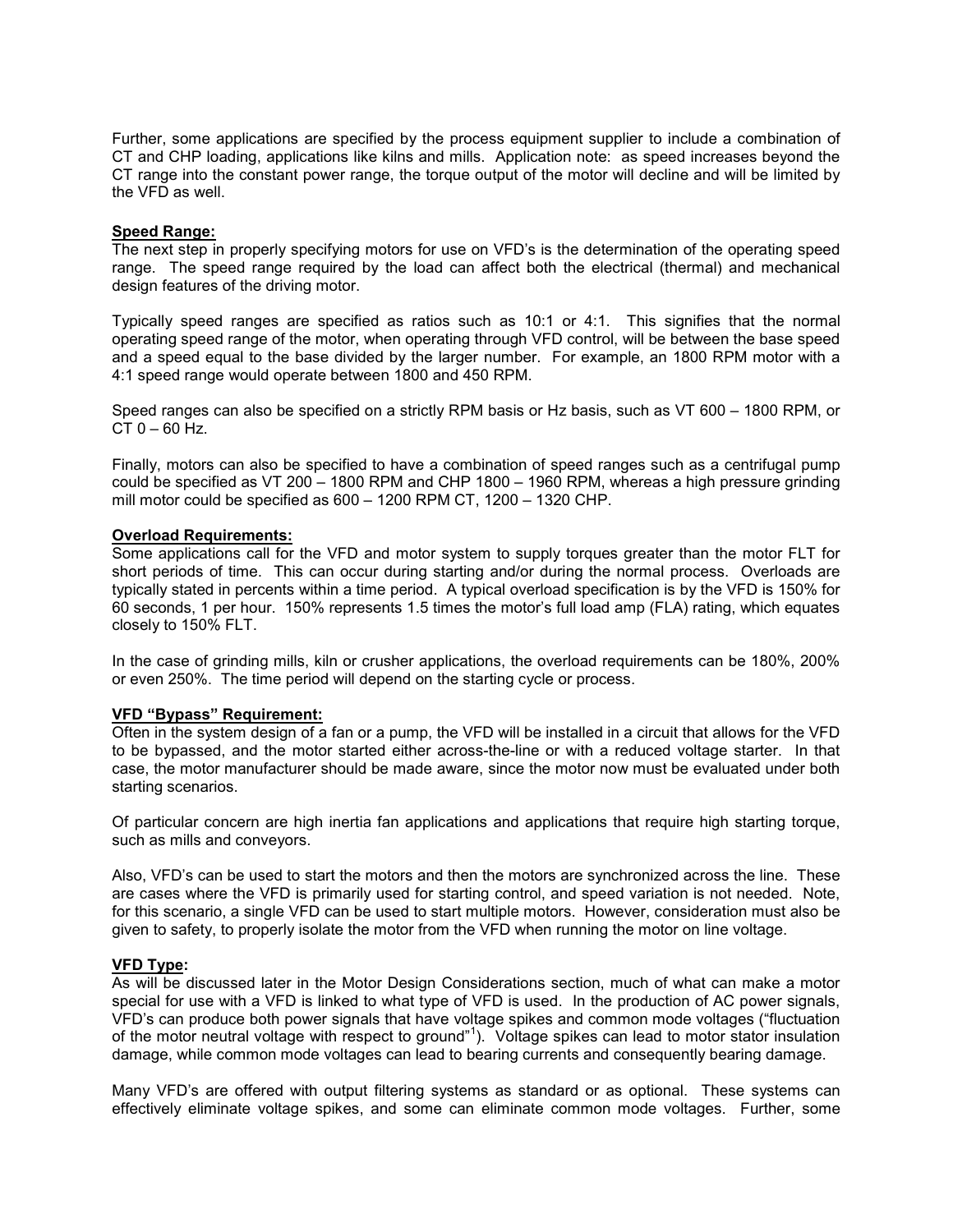VFD's are designed to provide a new sign wave output power signal to the motor, without spikes and common mode voltages.

The best source for VFD output information is from the VFD manufactures, themselves. The VFD manufactures have the best information about their output power quality and can identify minimum stator insulation voltage levels. Or, the control manufacturer can identify the peak voltage levels and then permit the motor manufacturer to determine the need for insulation upgrade. Some VFD vendors market their products on the basis that standard motor insulations can be used with their drives. This is a great selling point where VFD's are retrofitted into existing motor installations.

Please reference IEEE Standard 1566 for additional insight into the specification of the VFD's.

#### **Area Classification:**

For safety reasons, with any electrical equipment installation, the existence of a classified or hazardous area must be made known to the motor manufacturer. Hazardous area classifications can prevent the use of certain enclosures and accessories that could be potential for sparking or surface temperatures above ignition levels. Of particular note in the Cement Industry are applications in coal handling. A National Electric Code (NEC) hazardous duty classification of Class II, Group F, Division 2 is common and should be communicated in the specification of the motor if applicable.

#### **Accessories:**

Two unique motor accessories for VFD applications are tachometers and shaft grounding brushes.

Tachometers can be installed on the motor shaft, gearbox shaft, or driven equipment shaft. Tachometers through magnetoresistive or photoelectric sensing can provide precise speed measurement feedback to the VFD. Tachometers are available from a worldwide variety of suppliers with multiple "pulse counts", outputs, connector types and mounting configurations. Please note, all tachometers are not created equal, and all tachometers are not up to the task of the extreme conditions of a typically cement application.

When VFD output signals contribute excessive common mode voltage magnitude to the power provided to AC induction motors, steps must be taken to protect the bearings of the motor and the driven equipment. Shaft grounding brushes provide a channel for discharging potentials that can develop on motor and driven equipment shafts. Again, some VFD's are designed to provide an output power signal to the motor, without common mode voltages.

#### **MOTOR DESIGN CONSIDERATIONS**

#### **Thermal Consideration:**

40C ambient is the most typical maximum in the specification of AC induction motors. However, kiln motor applications are usually rated for 50C, which requires motor thermal de-rating.

In the basic case, motors cool themselves through the use of shaft-mounted fans. When a motor is slowed down from its base speed, the cooling of ability of the motor lessens.

For VT applications, the torque load, and thus thermal heating, is also dropping off as the motor decreases in speed, therefore, the speed ranges does not have an effect on the motor thermal design.

For CT applications, the motor requires a near constant flow of current throughout the constant torque speed range. Constant current equates to near constant heat production; hence the motor can overheat as the speed becomes too low and cooling fans slow down in speed. Typically a TEFC motor can operate in a 2:1 CT speed range without thermal modification. However, some small TEFC motors can handle larger speed ranges (4: 1 or 10:1), while others (open type) cannot even reach a 2:1 range.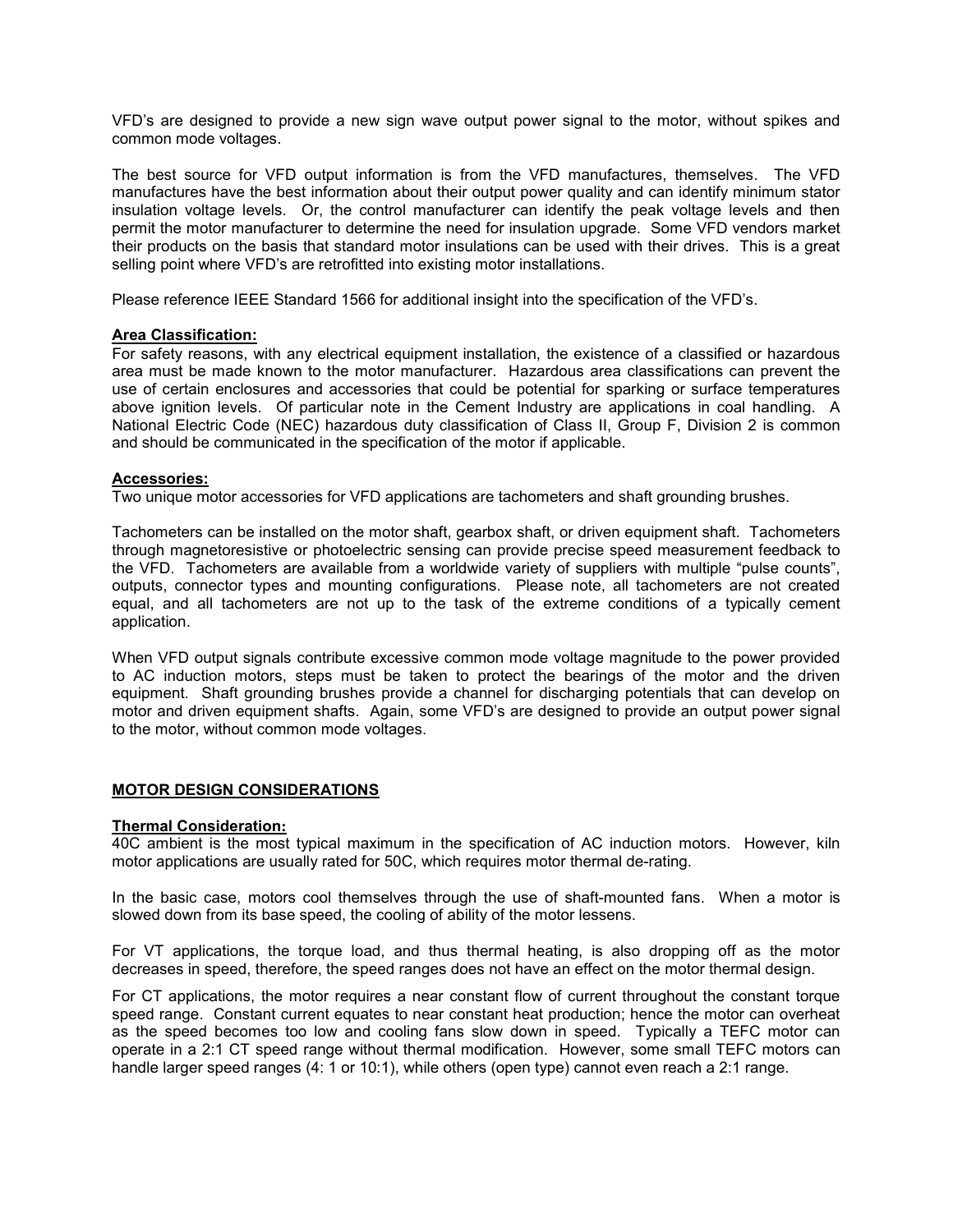Motor thermal designs can be modified in a variety of ways for CT applications. Larger frames can be derated. Auxiliary blowers can be added to replace shaft mounted cooling fans. Also open type enclosures "one having ventilating openings which permit passage of external cooling air over and around the (stator) windings of the machine<sup>32</sup> can be cooled using externally ducted air, much the way DC motors commonly have been designed.

<sup>Ö</sup> *Please refer to ADDITIONAL RESOURCES selection item 4, or NEMA MG1 for further explanation of motor temperature rise and enclosures.* 

#### **Electrical Design Considerations:**

Voltage selection for the motor and drive are the first design consideration. Debate exists over a threshold of when to transition from low (<1000) to medium (2300 – 4000) to high voltage 6 kV+. Strictly left to the motor design, 800 hp is a normal transition from low to medium voltage based on 460V power systems. This can be stretch higher, particularly with slower speed (> 2-pole) designs, and 575V and 690V power supply. One-time cable costs for low voltage can be offset with lower priced drives, switchgear and motors – total system cost having the final say. Common LV DC bus designs can also provide lower system costs, where a single bus can be used for multiple applications for example with dedicated inverters for a kiln and clinker cooler fans.

In addition to voltage selection, within the electrical design realm, two primary factors come into consideration when adapting/designing an AC induction motor for use on a VFD; stator insulation and temperature rise.

Depending on the VFD and whether it has an output filter or not, the power signal from the VFD can subject the motor insulation to much higher voltage stress than the normal sinusoidal AC power system. As depicted by Figure 5, an unfiltered VFD without design features to limit voltage spiking caused by the VFD's switching devices can produce high level of "spiking" at the front end of voltage peak as shown in this low voltage VFD example.



*Figure 5 – Unfiltered VFD Power Signal* 

Depending on the magnitude and rise time of the spikes, the motor's insulation system may need to be upgraded to avoid premature degradation and failure, as shown in Figure 6.

When VFD's were first being applied in the field, many motor failures occurred due to lack of consideration of the voltage spikes produced by VFD's. The VFD and motor industries are now much more aware of this issue. Today, some VFD manufacturers will even promote that drives, either with their inherent design, or with the use of output filters, can produce sine wave power signals that are of superior quality to many utility AC power systems.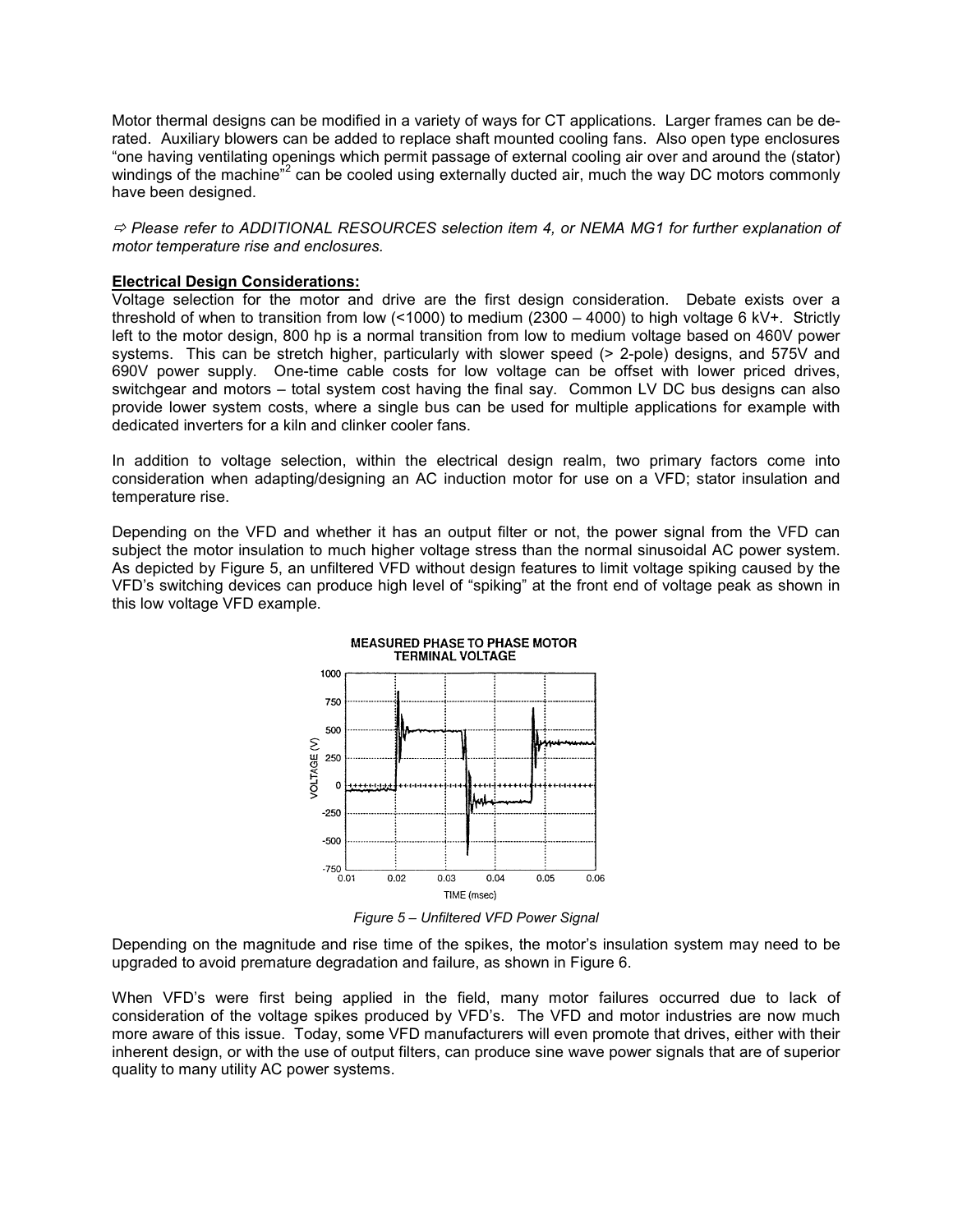

*Figure 6 – Motor Stator Winding Failure due to VFD Voltage Spikes* 

NEMA MG 1-1993, Rev. 3, Part 31, Paragraph 31.40.4.2 provides guidelines for "definite purpose inverter fed motors" in regard to peak voltage withstand and rise time design limitations both for motors 600V and less, and for those greater than 600V.

In some cases standard insulation systems can be used, but in others, the voltage rating of the insulation system must be upgraded and additional "turn" insulation must be added to the stator coils. For example; a motor designed for use with an unfiltered 4000V PWM VFD may need to utilize a stator insulation that includes additional coil turn to turn tape and ground insulation rated at a minimum of 6900V (4000 x 1.732) to provide adequate protection from VFD induced voltage spikes.

 Non-sinusoidal power signals also inherently lead to higher heat generation in AC induction motors. Additional heating due to non-sinusoidal VFD power signals are typically less than 5% with today's new inverter designs. However this should be considered in the motors electrical design in addition to the heating previously discussed in CT speed ranges.

Specifically in regard to the non-sinusoidal heating, many motors will be rated with Class B temperature rise on a sine wave power system, suitable for class F temperature rise on a VFD, or other users may utilize the motors' extra thermal capacity due to a sine wave-duty rated 1.15 service factor (SF) rating to adapt to VFD duty.

#### **Mechanical Design Considerations:**

#### **Bearing Insulation:**

VFD induced shaft currents and bearing insulation have been a "hot" topic in recent years in other process industries, including steel and paper. Many theories and solutions have been proposed, but most industry experts will agree that the problem can exist and must be addressed.

When voltage differentials develop in motors, the potential for bearing currents exists. Bearing currents that are allowed to persist will result in microscopic pitting of the bearing surfaces as the amperage produces sparks between the bearing's moving surfaces. The pitting will then lead to premature bearing failure as the bearings' rolling (or sliding) surfaces become damaged, as illustrated in Figure 7.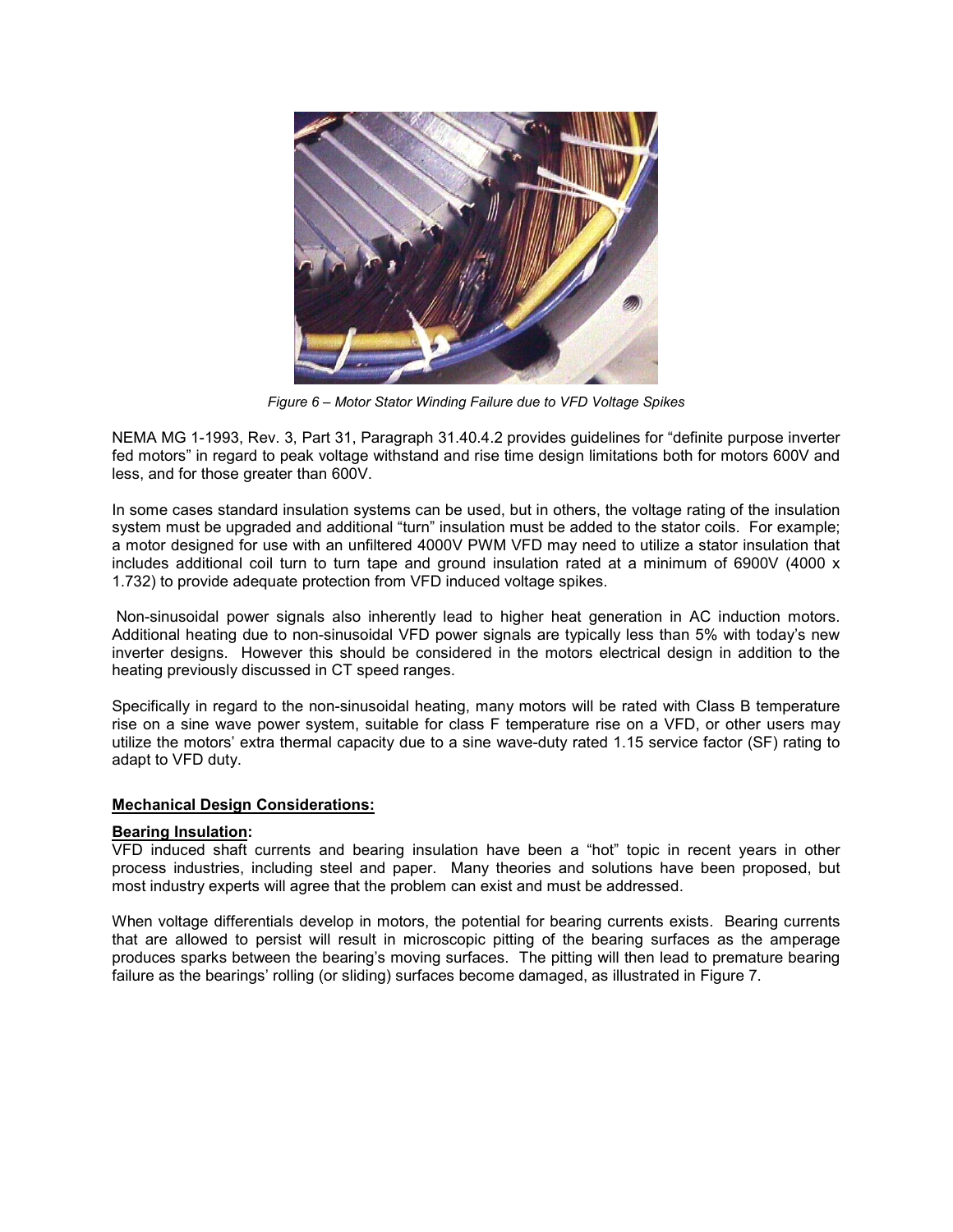

*Figure 7 – Bearing Damage due to Shaft Currents* 

The culprit of voltage potential with VFD controlled motors is the common mode voltage VFD's can produce. Common mode voltage, applied to the motor terminals, can be minimized via the VFD design technique, proper grounding, VFD output filtering or a combination of the three.

When common mode voltages cannot be adequately controlled external to the motor, the motor itself must be modified. The minimum solution is commonly agreed to in the motor industry is to insulate the opposite drive end (ODE) motor bearing. Insulating the ODE bearing breaks (or opens) the circuit loop of stator-to-bearing-to-shaft-to-bearing-to-stator.

In the cases where the VFD is known to (or suspected to) produce voltage potentials across the motor's air gap – that space between the rotor outside diameter and the inside diameter of the stator – additional bearing protection is in order. The voltage potential component across the motor's air gap has been found to act as a capacitor - a capacitor with relatively low impedance to high frequency voltage. Current flow across the air gap can now form a complete circuit if the motor's drive end (DE) bearing is not insulated. Hence the next level of bearing protection from circulating currents is to insulated both the ODE and DE bearing and add a shaft grounding brush. The shaft grounding brush prevents a voltage potential build-up on the isolated shaft, and if placed on the DE, can limit the risk of VFD induced shaft currents in the driven equipment bearings.

#### **Speed limitations:**

Because VFD's are operating motors as speeds other than their base design speeds, the mechanical features of the motor must be considered.

For motors with anti-friction bearings, care must be taken not to exceed the speed ratings of the bearings when motors are run at speeds above base speeds. These same bearings will also experience shorter bearing life when run continuously at higher speeds.

Split sleeve bearings, designed to be self-lubricated at base speed may require the addition of flood lubrication at higher speeds or at low speeds. Note, sleeve bearings do have minimum, continuous speed ratings that vary by factors including rotor weight, bearing size, oil type and temperature.  $\varphi$  Please refer to "Sleeve Bearing Design for Slow Speed Applications in Cement Plants" presented at IEEE-IAS/PCA 2008 for additional information.

Mechanically, all rotating elements have safe maximum speeds. Four pole and slower motor rotors are typically suitable for 25% over speed without modification. Two pole motors are typically limited to 10% over speed without more in-depth review and/or modification.